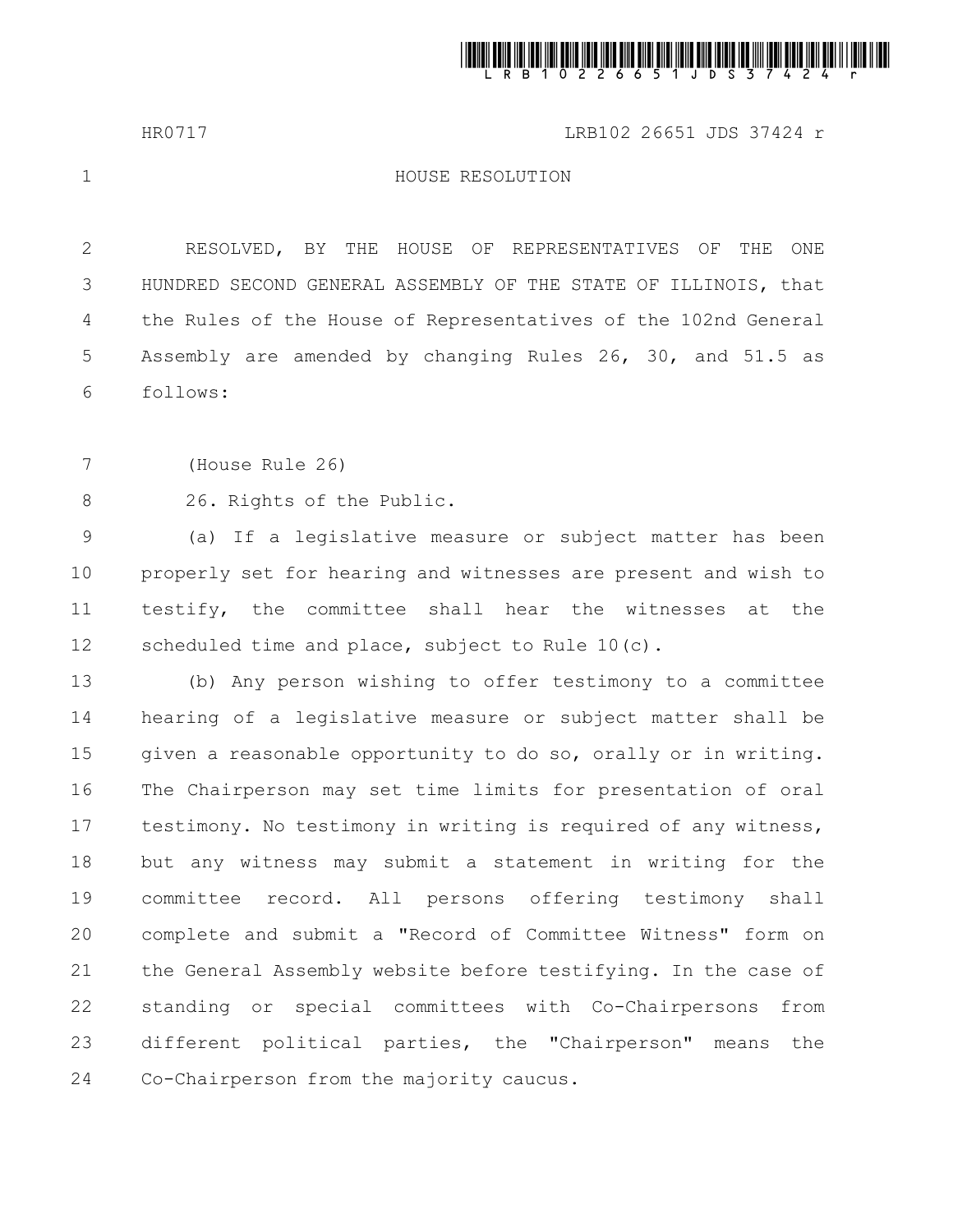(c) A motion to foreclose further oral testimony by witnesses on a matter before a committee may be adopted only by a three-fifths majority of those voting on the motion. No such motion is in order until both proponents and opponents requesting to be heard have been given a fair and substantial opportunity to express their positions. No one shall be prohibited from filing for the record "Record of Committee Witness" forms or written statements while the matter is before the committee. 1 2 3 4 5 6 7 8 9

HR0717 -2- LRB102 26651 JDS 37424 r

(d) Meetings of committees and subcommittees shall be open to the public. Committee meetings of the House may be closed to the public if two-thirds of the members elected to the House determine, by a record vote, that the public interest so requires. 10 11 12 13 14

(d-5) For meetings of committees during a disaster proclaimed by the Governor due to the COVID-19 virus, the Speaker, after consultation with the Minority Leader, may limit access to the room in which the committee is held shall be limited to members and officers of the General Assembly, majority and minority staff, and no more than 5 members of the public who are representatives of the press, except as otherwise authorized by the Speaker. If access is so limited, the The Speaker may shall designate one or more locations outside of the committee room for the public to safely watch or and listen to the proceedings of the committee House and its eommittees via a live audio/video broadcast. Access to such 15 16 17 18 19 20 21 22 23 24 25 26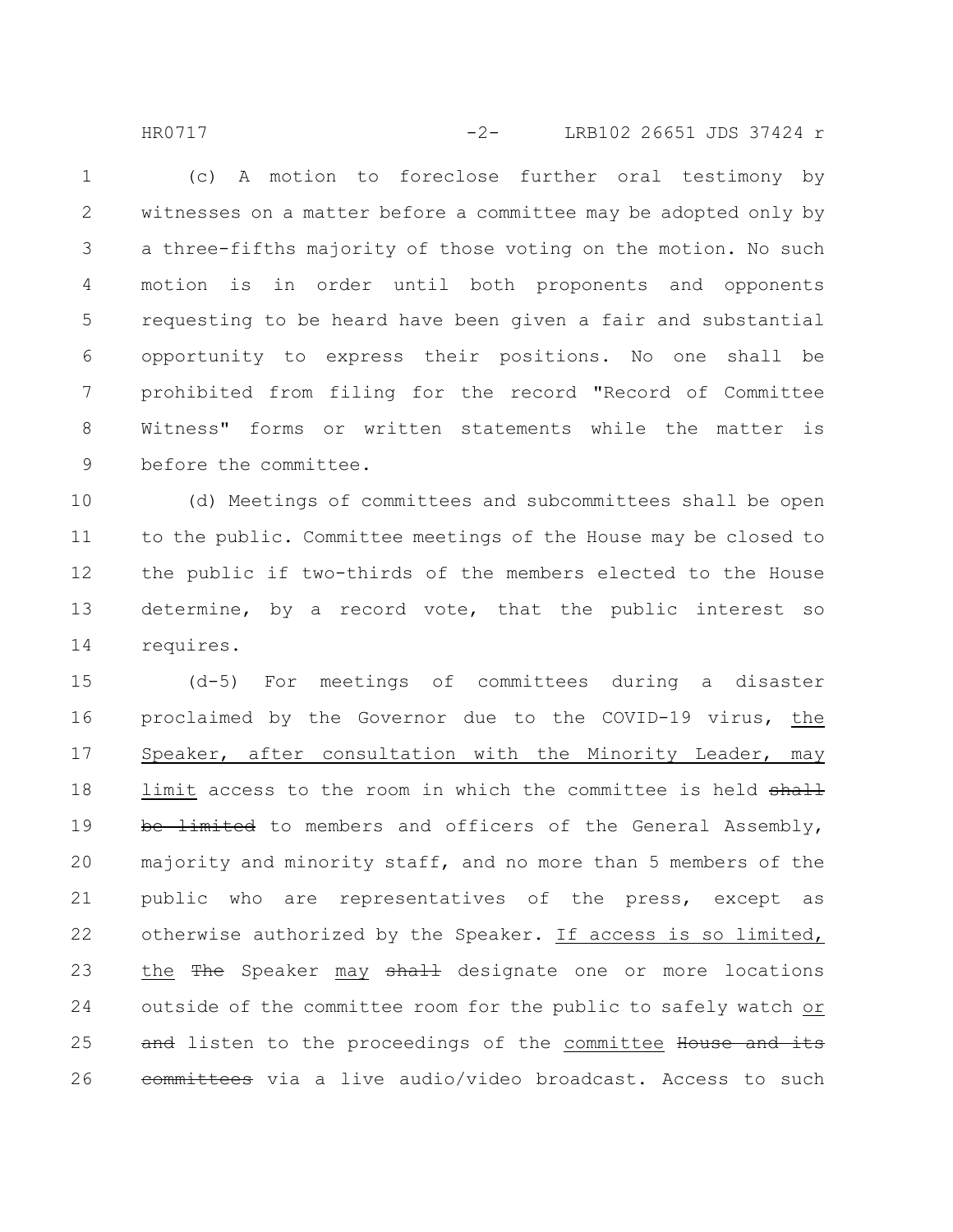locations may be limited as necessary to maintain safety, including, but not limited to, requiring that persons at such locations follow one or more of the decorum protocols  $r$ equirements of Rule  $51.5(a)$ . Notwithstanding any provision of these Rules, testimony at a committee hearing during a disaster proclaimed by the Governor due to COVID-19 virus may be limited to written testimony at the discretion of the Chairperson. This subsection shall only apply to meetings in which members are physically present and may not be suspended. 1 2 3 4 5 6 7 8 9 10 HR0717 -3- LRB102 26651 JDS 37424 r

(e) This Rule cannot be suspended retroactively. 11

(Source: H.R. 72, 102nd G.A.) 12

(House Rule 30) 13

30. Access to the House Floor and Chamber. 14

(a) Except as otherwise provided in these Rules, only the following persons shall be admitted to the House while it is in session: members and officers of the General Assembly; elected officers of the executive branch; justices of the Supreme Court; the designated aide to an executive or judicial branch constitutional officer, except as limited by the Speaker; the parliamentarian; majority staff members and minority staff members, except as limited by the Speaker or Presiding Officer; former members, except as limited by the Speaker or prohibited under subsection (d); and employees of the Legislative Reference Bureau, except as limited by the 15 16 17 18 19 20 21 22 23 24 25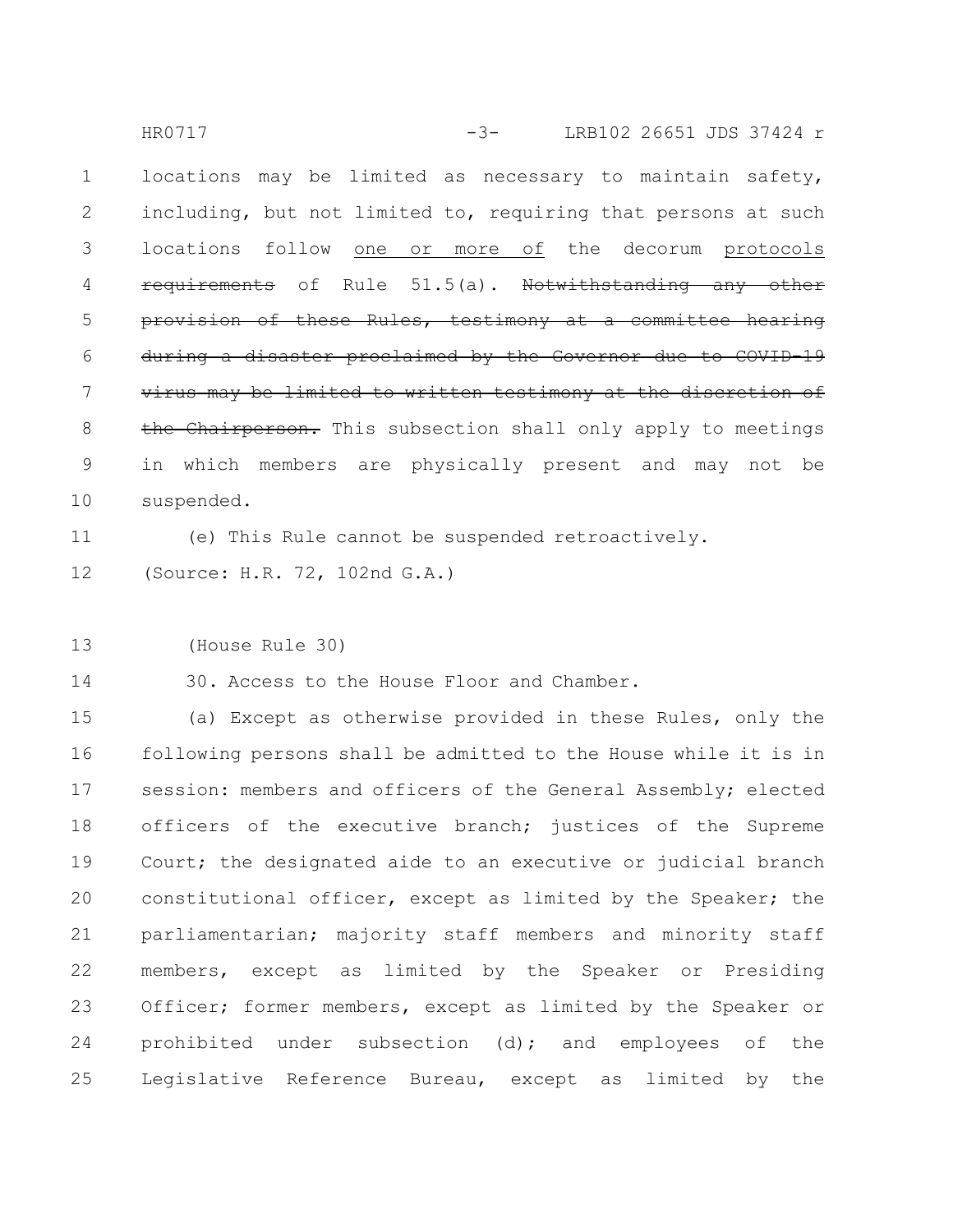Speaker. Representatives of the press, while the House is in session, may have access to the galleries and places allotted to them by the Speaker or his or her designee. No person is entitled to the floor unless appropriately attired. Only members of the General Assembly may use telephones at the members' desks. Smoking is prohibited on the floor of the House and in the House galleries. 1 2 3 4 5 6 7 HR0717 -4- LRB102 26651 JDS 37424 r

(a-5) On any day in which the House is in session during a disaster proclaimed by the Governor due to the COVID-19 virus, the Speaker, after consultation with the Minority Leader, may limit access to the House Chamber and adjoining hallways and passages shall be limited to members and officers of the General Assembly, majority and minority staff as authorized by the Speaker or Presiding Officer, and no more than 5 members of the public who are representatives of the press, except as otherwise authorized by the Speaker. If access is so limited, the Representatives of the press shall be limited to the gallery space allotted to them by the Speaker or the Speaker's designee. The Speaker may shall designate one or more locations outside of the House Chamber for the public to safely watch and listen to the proceedings of the House and its committees via a live audio/video broadcast. Access to such locations may be limited as necessary to maintain safety, including, but not limited to, requiring that persons at such locations follow the decorum protocols requirements of Rule 51.5(a). This subsection may not be suspended. 8 9 10 11 12 13 14 15 16 17 18 19 20 21 22 23 24 25 26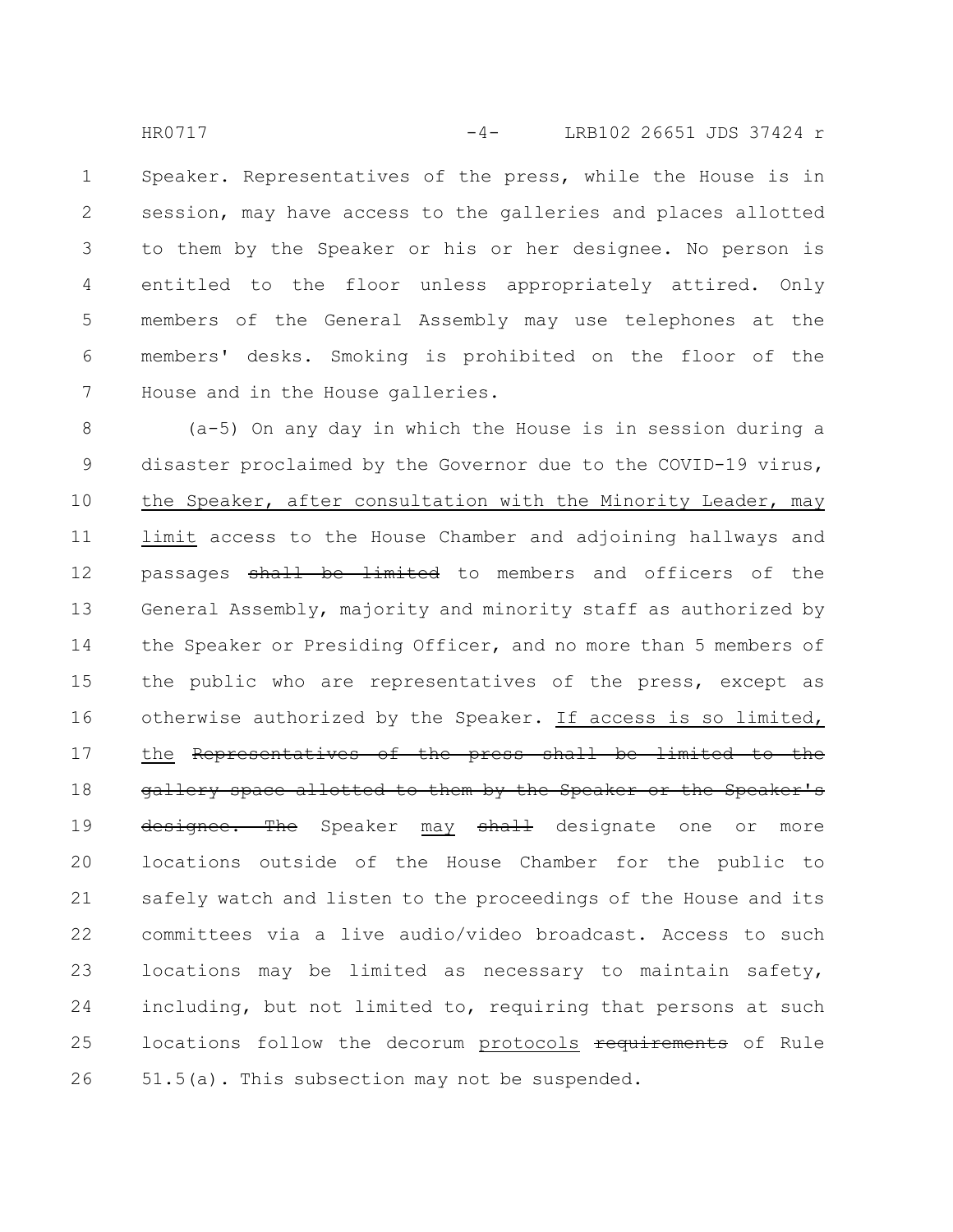(b) On days during which the House is in session, the Doorkeeper shall clear the floor of all persons not entitled to access to the floor 15 minutes before the convening time, and the Doorkeeper shall enforce all other provisions of this Rule. 1 2 3 4 5

(c) The Speaker may authorize the admission to the floor of any other person, except as prohibited under subsection (d). 6 7 8

(d) No person who is directly or indirectly interested in defeating or promoting any pending legislative measure, if required to be registered as a lobbyist or compensated by an entity required to register as a lobbyist, shall be allowed access to the floor of the House at any time during the session. The Speaker, or his or her designee, shall have the authority to determine whether a person may be granted or denied access in accordance with this subsection. 9 10 11 12 13 14 15 16

(e) When he or she deems it necessary for the preservation of order, the Presiding Officer may by order remove any person from the floor of the House. A Representative may be removed from the floor only under Rule 51.5 or Article XI or XII of these Rules. 17 18 19 20 21

(Source: H.R. 72, 102nd G.A.) 22

(House Rule 51.5) 23

51.5. Decorum during the COVID-19 Disaster. 24

(a) On any day in which the House is in session during a 25

HR0717 -5- LRB102 26651 JDS 37424 r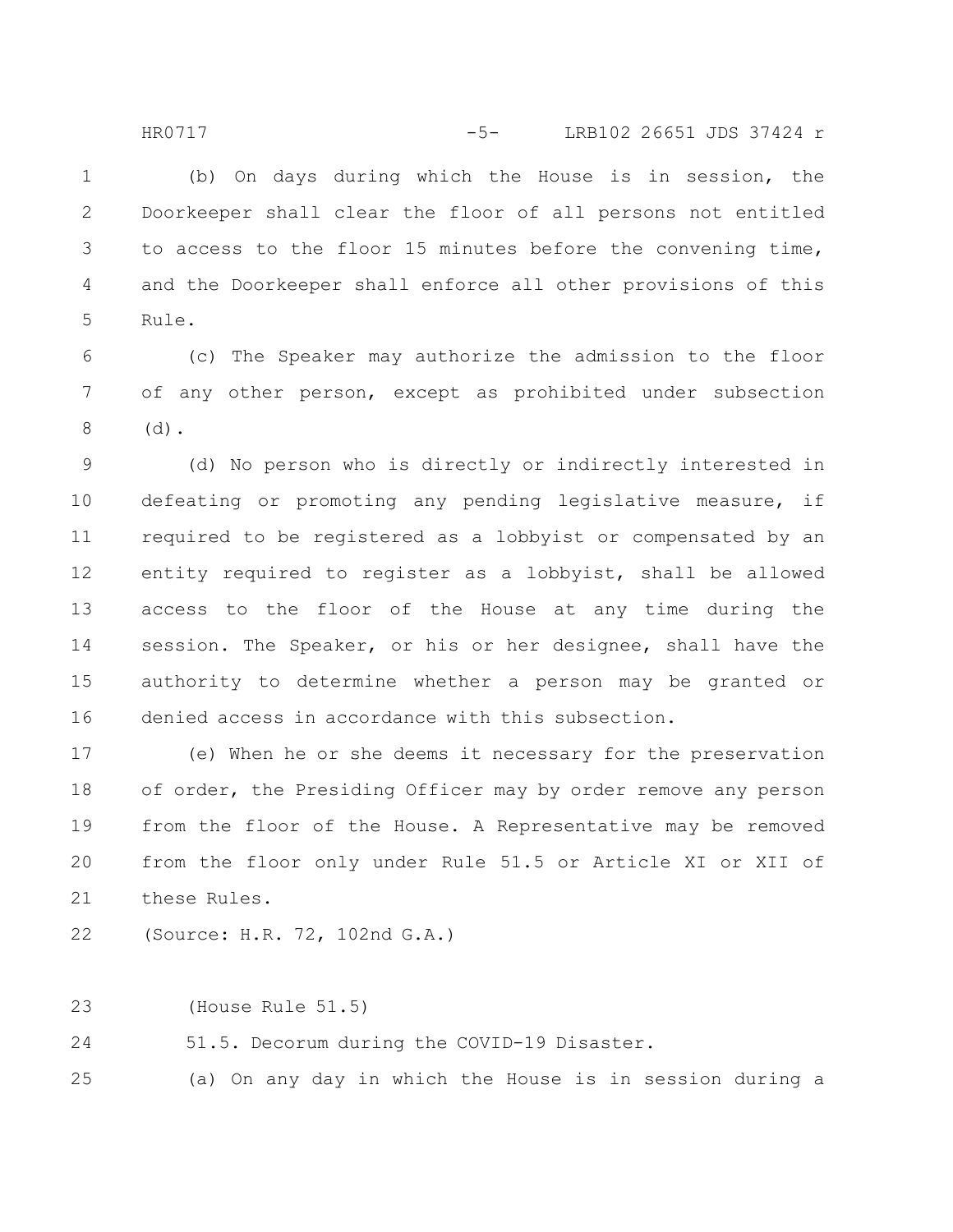disaster proclaimed by the Governor due to the COVID-19 virus, the Speaker, after consultation with the Minority Leader, may require all members and officers of the General Assembly, majority and minority staff, and other persons when entitled to the House floor, galleries, and adjoining hallways and passages to do one or more of the following shall: 1 2 3 4 5 6 HR0717 -6- LRB102 26651 JDS 37424 r

(1) to the extent medically able and except as reasonably necessary for eating or drinking, wear a face-covering that covers the nose and mouth; 7 8 9

(2) to the extent possible, maintain social distancing of at least six feet from any other person except as permitted by the other person; or and 10 11 12

(3) submit to and pass have submitted to and passed a temperature check prior to entry. 13 14

(b) In a committee hearing at which members are physically present during a disaster proclaimed by the Governor due to the COVID-19 virus, the Speaker, after consultation with the Minority Leader, may require all members and officers of the General Assembly, staff, witnesses, and members of the public in the room in which the committee is held to shall follow one or more of the decorum protocols the requirements of subsection (a) of this Rule. 15 16 17 18 19 20 21 22

(c) A violation of the protocols required under this Rule shall be considered a breach of decorum and disorderly behavior. The Presiding Officer may by order remove any person, other than a Representative, from the House floor, 23 24 25 26